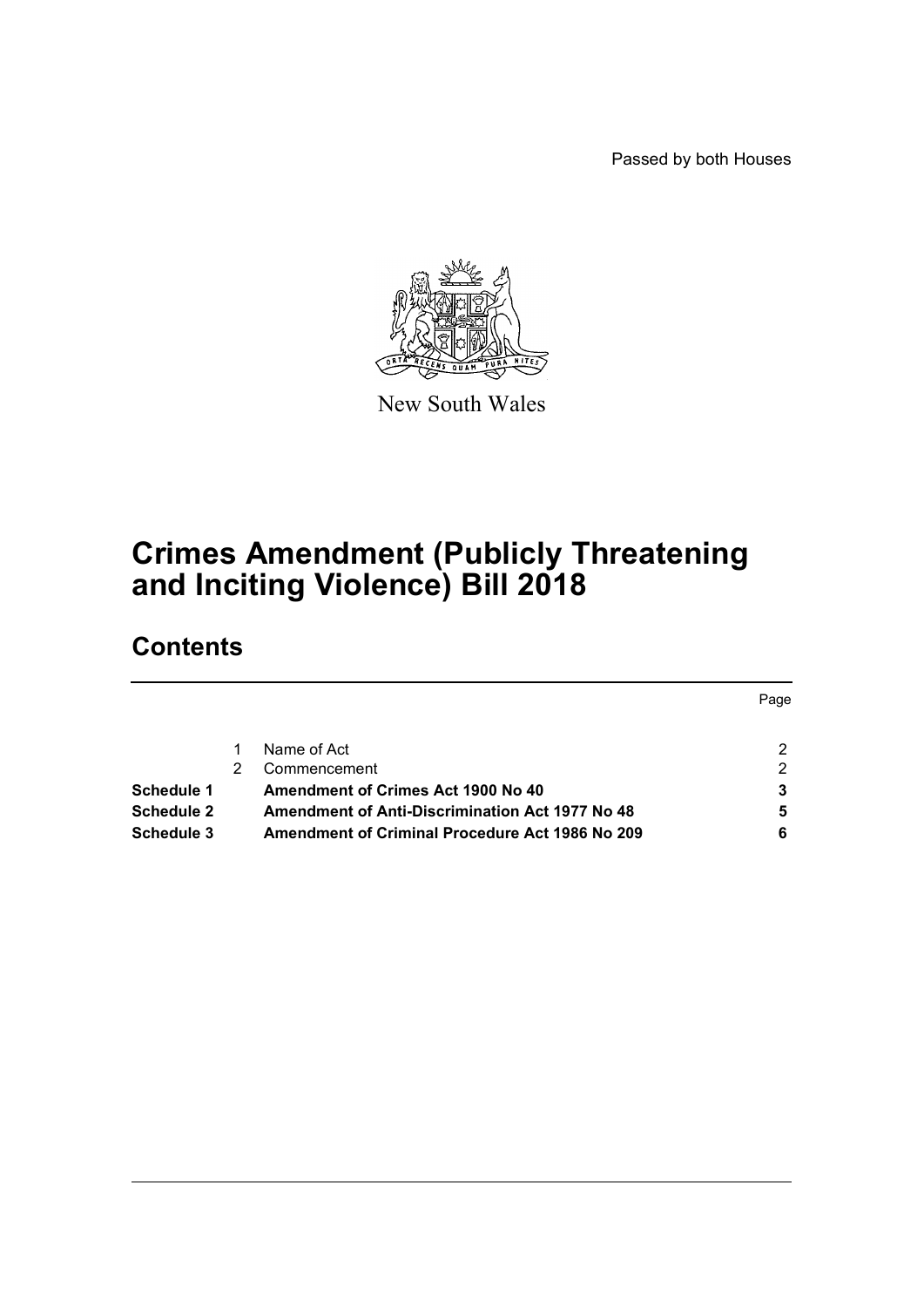*I certify that this public bill, which originated in the Legislative Assembly, has finally passed the Legislative Council and the Legislative Assembly of New South Wales.*

> *Clerk of the Legislative Assembly. Legislative Assembly, Sydney, , 2018*



New South Wales

# **Crimes Amendment (Publicly Threatening and Inciting Violence) Bill 2018**

Act No , 2018

An Act to amend the *Crimes Act 1900* to create an offence of threatening or inciting violence on the grounds of race, religion, sexual orientation, gender identity or intersex or HIV/AIDS status; make consequential amendments to the *Anti-Discrimination Act 1977*; and for related purposes.

*I have examined this bill and find it to correspond in all respects with the bill as finally passed by both Houses.*

*Assistant Speaker of the Legislative Assembly.*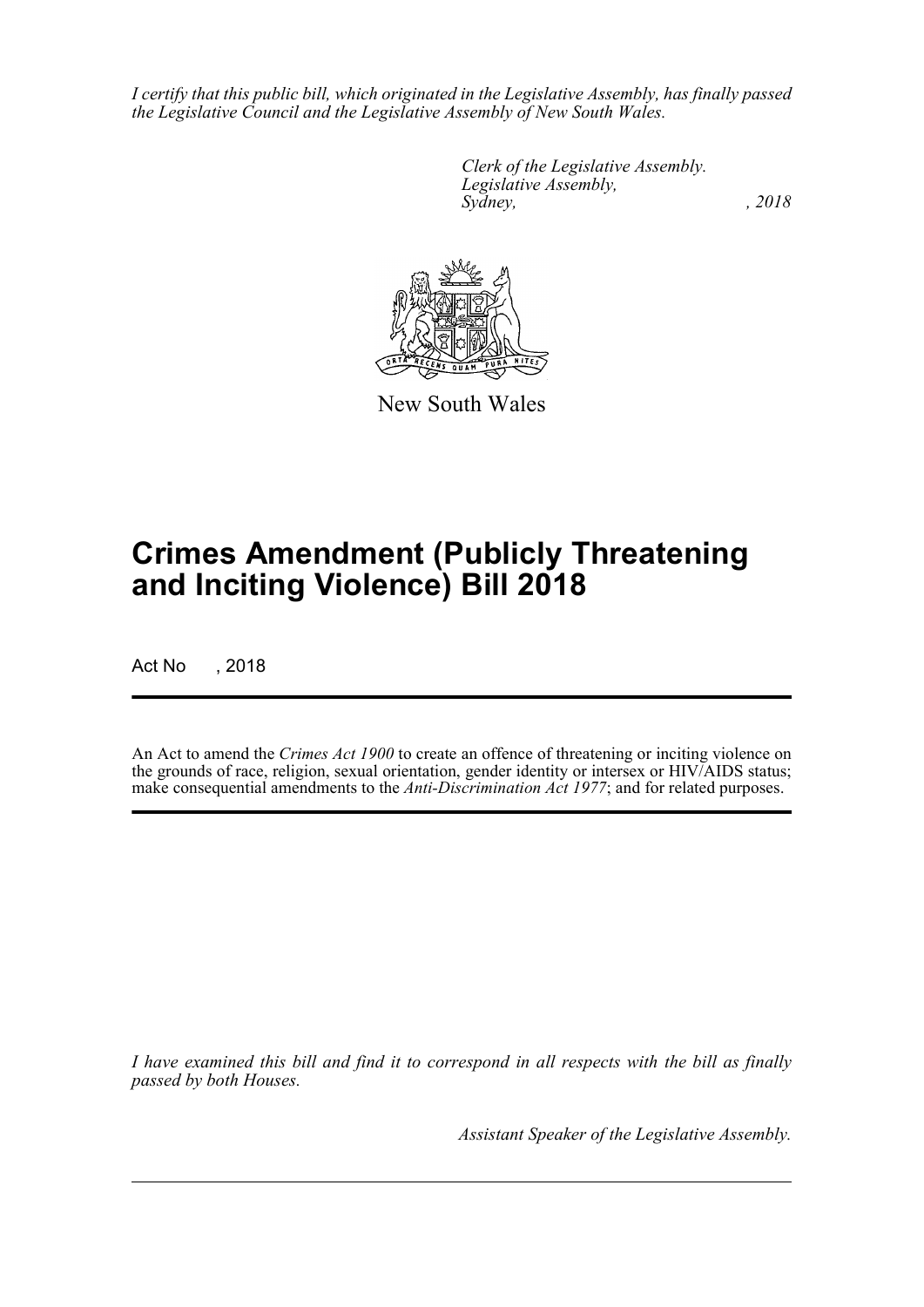Crimes Amendment (Publicly Threatening and Inciting Violence) Bill 2018 [NSW]

#### <span id="page-2-0"></span>**The Legislature of New South Wales enacts:**

#### **1 Name of Act**

This Act is the *Crimes Amendment (Publicly Threatening and Inciting Violence) Act 2018*.

#### <span id="page-2-1"></span>**2 Commencement**

This Act commences on a day or days to be appointed by proclamation.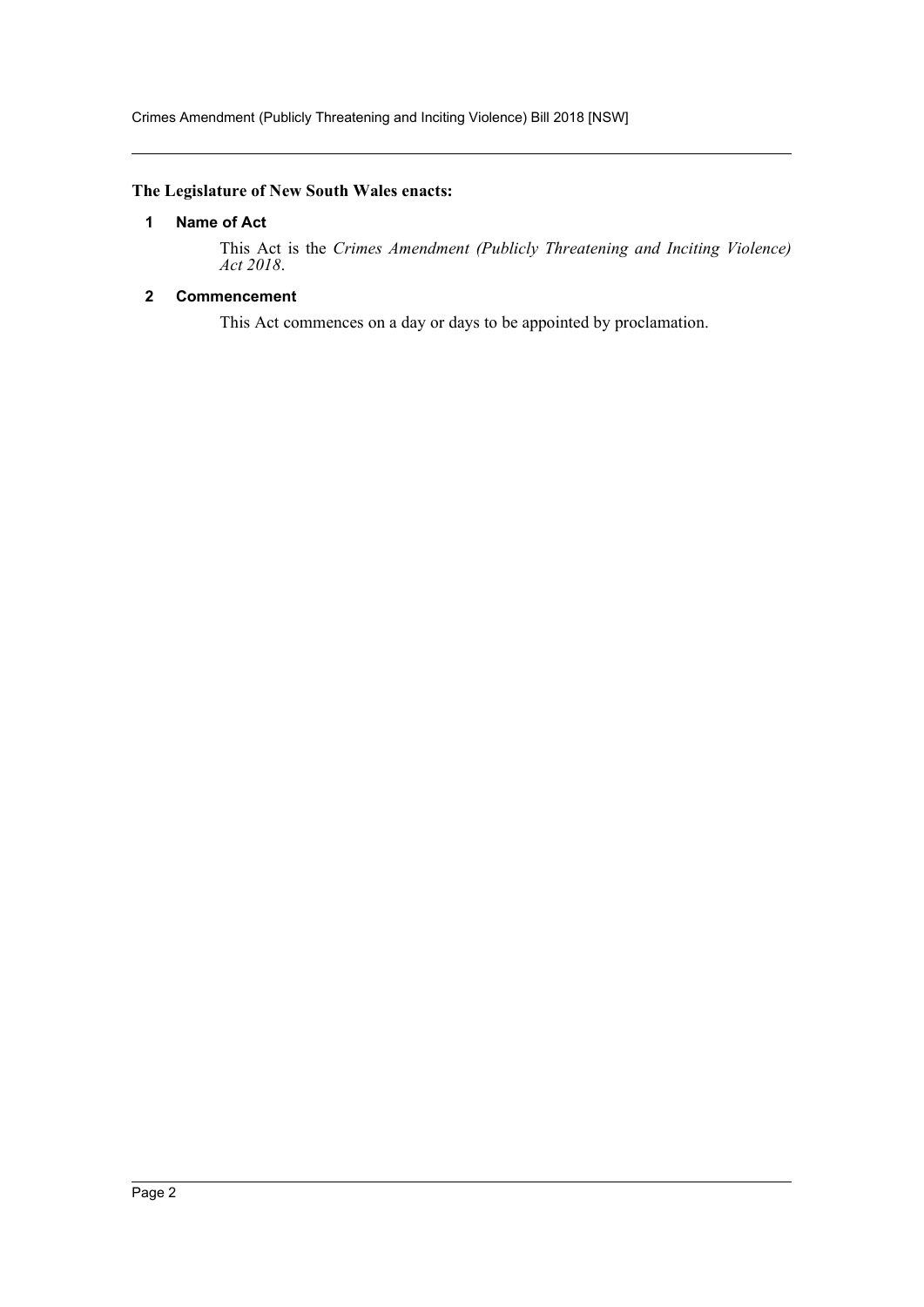### <span id="page-3-0"></span>**Schedule 1 Amendment of Crimes Act 1900 No 40**

#### **Part 3A, Division 8**

Insert after Division 7:

#### **Division 8 Public threats or incitement of violence on grounds of race, religion, sexual orientation, gender identity or intersex or HIV/AIDS status**

#### **93Z Offence of publicly threatening or inciting violence on grounds of race, religion, sexual orientation, gender identity or intersex or HIV/AIDS status**

- (1) A person who, by a public act, intentionally or recklessly threatens or incites violence towards another person or a group of persons on any of the following grounds is guilty of an offence:
	- (a) the race of the other person or one or more of the members of the group,
	- (b) that the other person has, or one or more of the members of the group have, a specific religious belief or affiliation,
	- (c) the sexual orientation of the other person or one or more of the members of the group,
	- (d) the gender identity of the other person or one or more of the members of the group,
	- (e) that the other person is, or one or more of the members of the group are, of intersex status,
	- (f) that the other person has, or one or more of the members of the group have, HIV or AIDS.

Maximum penalty:

- (a) in the case of an individual—100 penalty units or imprisonment for 3 years (or both), or
- (b) in the case of a corporation—500 penalty units.
- (2) In determining whether an alleged offender has committed an offence against this section, it is irrelevant whether the alleged offender's assumptions or beliefs about an attribute of another person or a member of a group of persons referred to in subsection  $(1)$   $(a)$ – $(f)$  were correct or incorrect at the time that the offence is alleged to have been committed.
- (3) In determining whether an alleged offender has committed an offence against this section of intentionally or recklessly inciting violence, it is irrelevant whether or not, in response to the alleged offender's public act, any person formed a state of mind or carried out any act of violence.
- (4) A prosecution for an offence against this section is not to be commenced without the approval of the Director of Public Prosecutions.
- (5) In this section:

*gender identity* means the gender related identity, appearance or mannerisms or other gender related characteristics of a person (whether by way of medical intervention or not), with or without regard to the person's designated sex at birth.

*intersex status* means the status of having physical, hormonal or genetic features that are:

(a) neither wholly female nor wholly male, or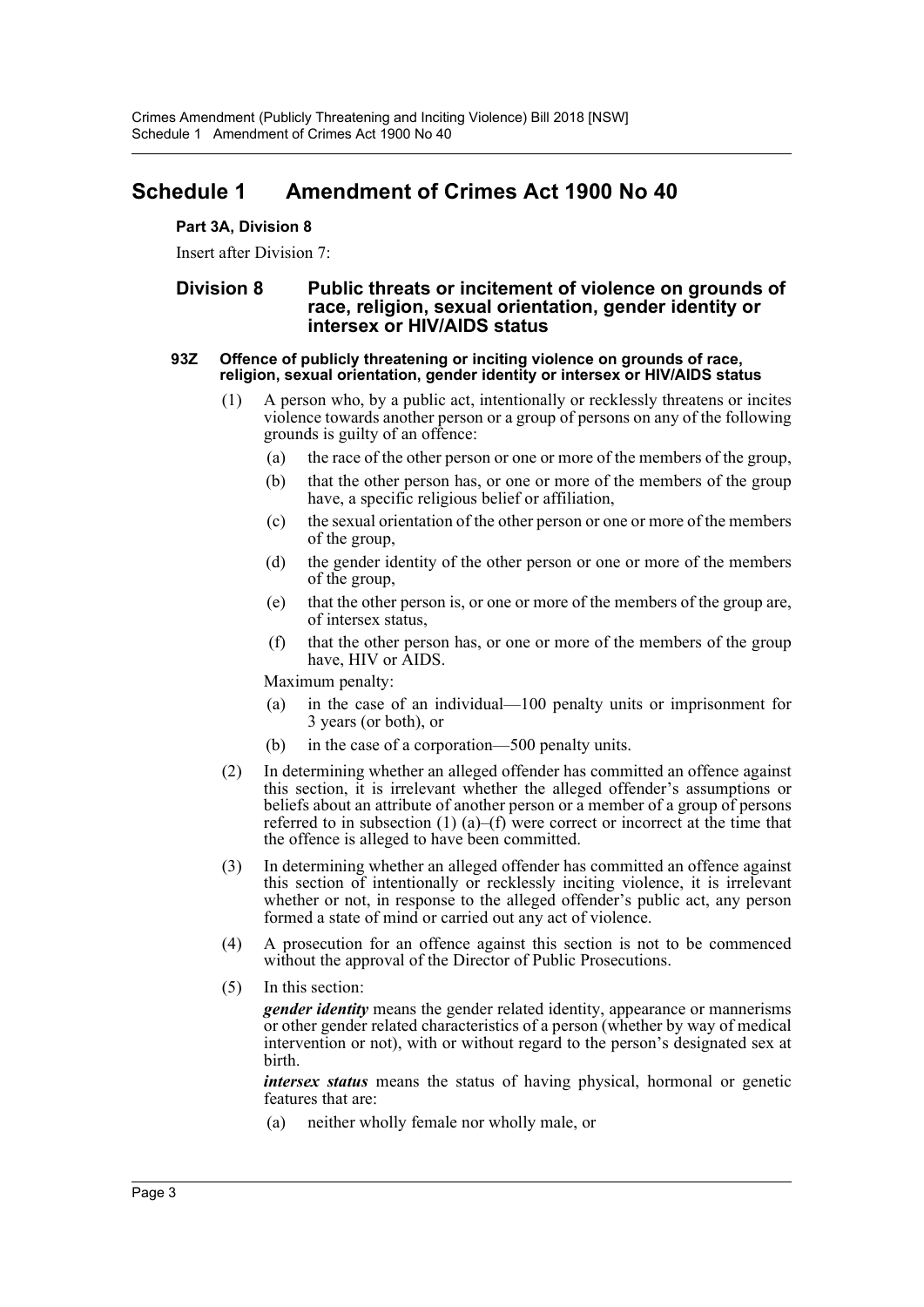- (b) a combination of female and male, or
- (c) neither female nor male.

*public act* includes:

- (a) any form of communication (including speaking, writing, displaying notices, playing of recorded material, broadcasting and communicating through social media and other electronic methods) to the public, and
- (b) any conduct (including actions and gestures and the wearing or display of clothing, signs, flags, emblems and insignia) observable by the public, and
- (c) the distribution or dissemination of any matter to the public.

For the avoidance of doubt, an act may be a public act even if it occurs on private land.

*race* includes colour, nationality, descent and ethnic, ethno-religious or national origin.

*religious belief or affiliation* means holding or not holding a religious belief or view.

*sexual orientation* means a person's sexual orientation towards:

- (a) persons of the same sex, or
- (b) persons of a different sex, or
- (c) persons of the same sex and persons of a different sex.

*violence* includes violent conduct and *violence towards a person or a group of persons* includes violence towards property of the person or a member of the group, respectively.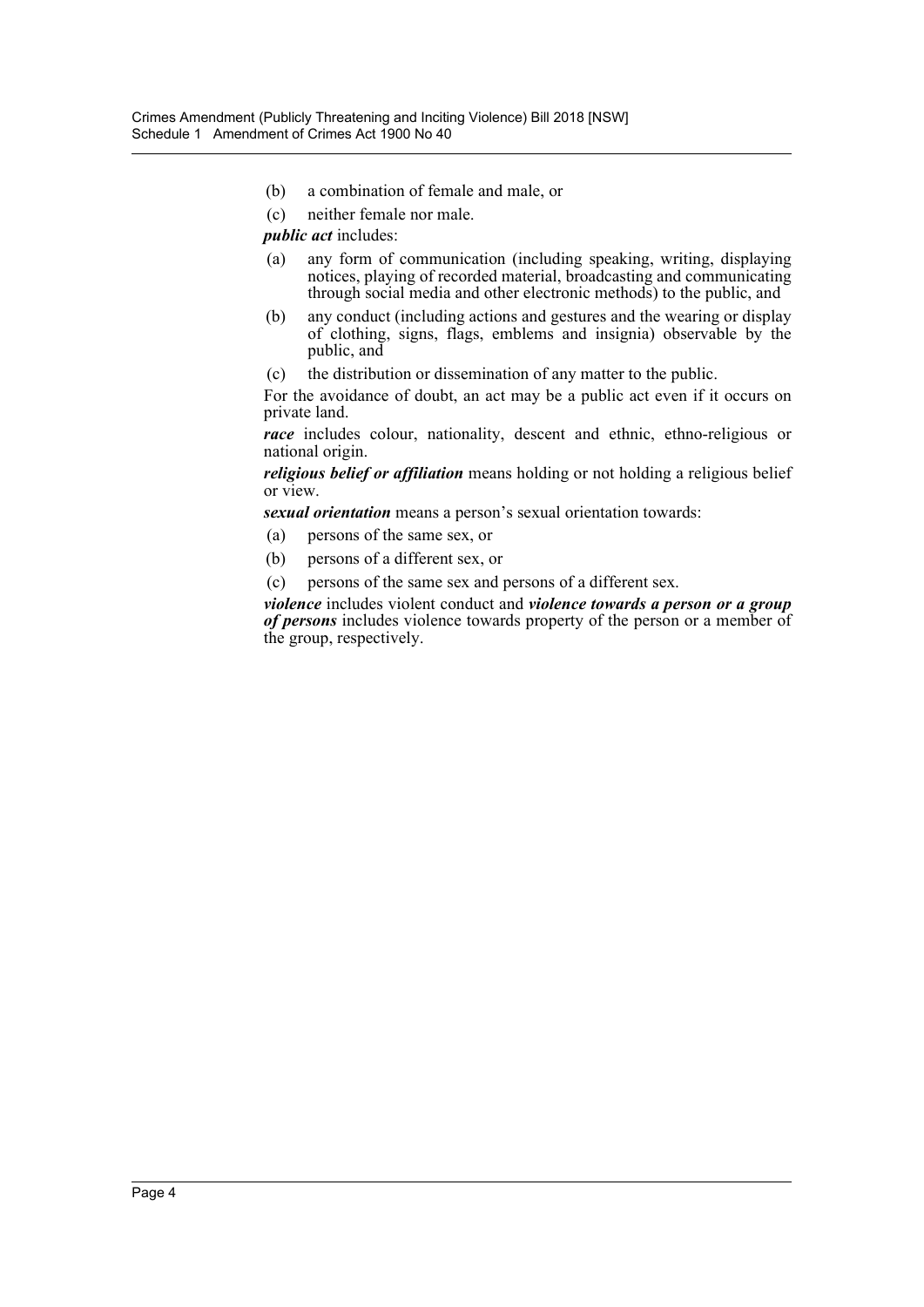### <span id="page-5-0"></span>**Schedule 2 Amendment of Anti-Discrimination Act 1977 No 48**

- **[1] Section 20D Offence of serious racial vilification** Omit the section.
- **[2] Section 38T Offence of serious transgender vilification** Omit the section.
- **[3] Section 49ZTA Offence of serious homosexual vilification** Omit the section.
- **[4] Section 49ZXC Offence of serious HIV/AIDS vilification** Omit the section.
- **[5] Section 89B Acceptance or declining of complaints by the President** Omit "(not including section 20D, 38T, 49ZTA or 49ZXC)" from section 89B (2) (c).
- **[6] Section 90A Investigation of vilification complaints** Omit ", or alleges an offence under section 20D, 38T, 49ZTA or 49ZXC" from section 90A (1).
- **[7] Section 91 Prosecution for serious vilification** Omit the section.
- **[8] Section 93A Referral of complaints to Tribunal at requirement of complainant** Omit ", 91 (4)" from section 93A (1).
- **[9] Section 96 Leave of Tribunal required for inquiry into certain matters** Omit ", but not including a complaint to which section 91 (2) applies," from section 96 (1).